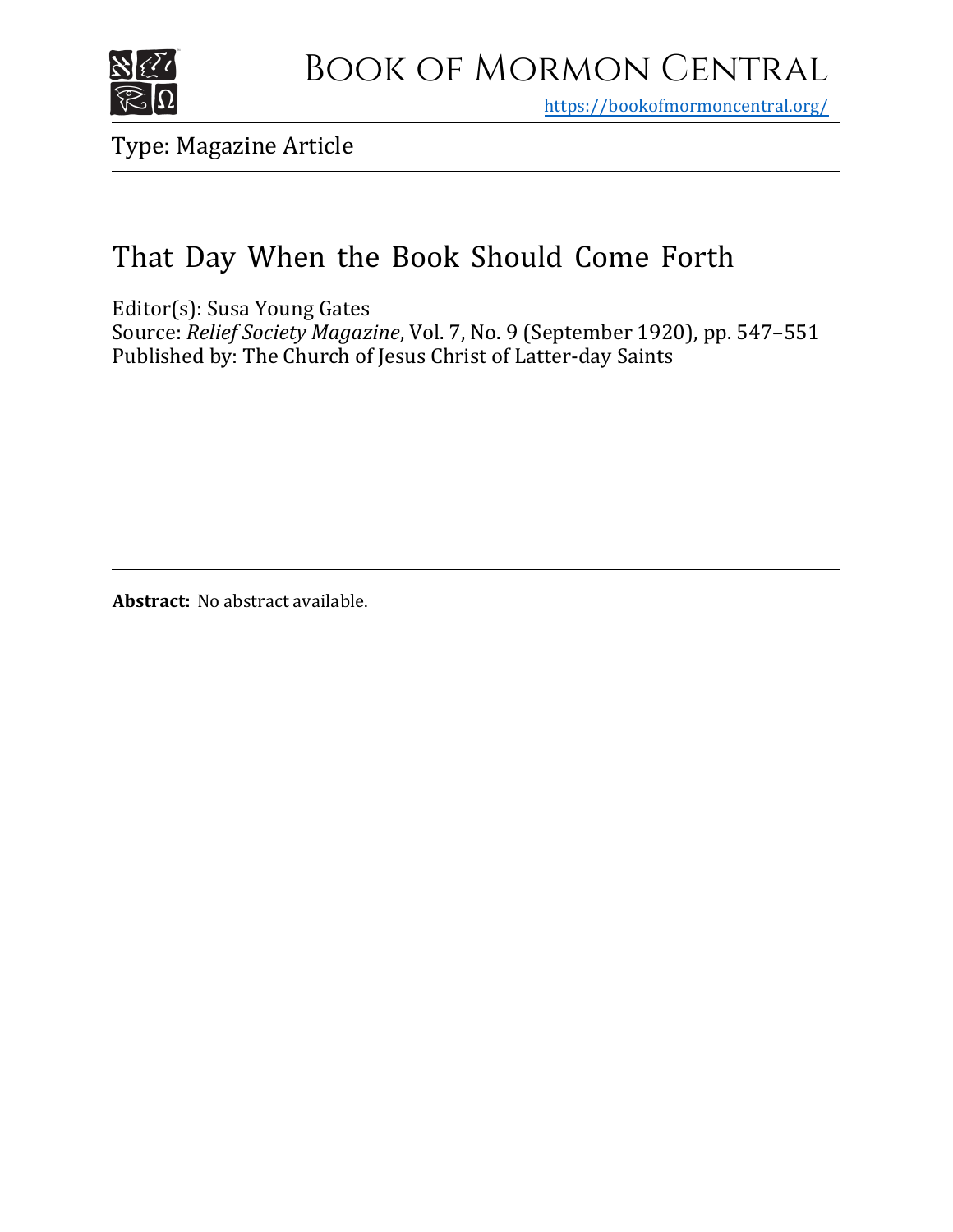that few, if any families, are represented in other lines and by other individuals in the Church.

The records on earth, so we are told, must agree, and as are the records on the earth in relation to your dead, which are truly made out, so also are the records in heaven. This, therefore, is the sealing and binding power, and, in one sense of the word, the keys of the kingdom which consist in the key of knowledge.

"And now, my dearly beloved brethren and sisters, let me assure you that these are principles in relation to the dead, and the living, that cannot be lightly passed over, as pertaining to our salvation. For their salvation is necessary, and essential to our salvation, as Paul says concerning the fathers, 'that they without us cannot be made perfect;' neither can we without our dead be made perfect." This revelation closed with a magnificent psalm of praise and a marshaling of the hosts of heaven and earth to join in the Prophet's poem of triumph and victory over the grave.

#### QUESTIONS.

1. What are obligations? Why should the records in heaven and on earth agree?

2. What is the difference between a duty and an obligation?

3. Why would recorders be needed in various sections of the Church ?

4. What would you consider the qualifications of a recorder?

5. Why do law courts require two or more witnesses?

6. How many witnesses testified to the life and labors of the Savior?

7. What can you say of the obligation resting upon the Latter-day Saints generally, in regard to their dead?

8. Describe some methods by which records might be kept in heaven?

## GUIDE LESSONS. LESSON II.

## BOOK OF MORMON—BIBLE TESTIMONY.

### Second Week in September.

### THAT DAY WHEN THE BOOK SHOULD COME FORTH.

Text: "Biblical World"; Isaiah 29:17, 18; "Millenial Star," Vol. 15, page 788.

Aim or central truth—God's purposes are accomplished in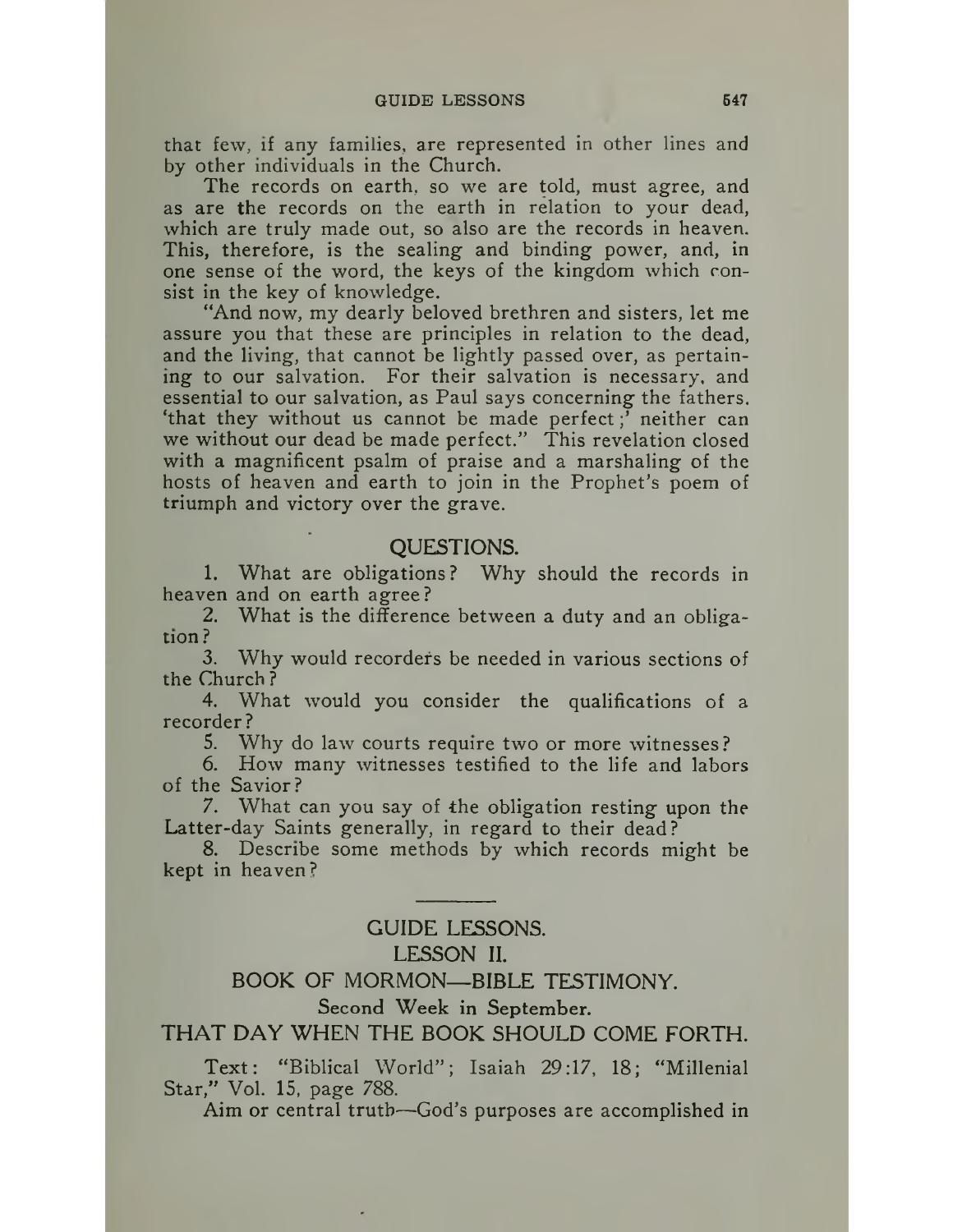conformity to law and order and through the agency of his servants.

In our last lesson eight propositions were formulated, but only the first five were considered. In this lesson the remainder of propositions six, seven, and eight, will form the basis for the discussion.

Proposition six asserts that since its dedication by Elder Orson Hyde, in the year 1841, the Holy Land has been, and still is, preparing for the reception of dispersed Israel. At the time of Elder Hyde's visit, there were only ten thousand Jews in all Palestine; in 1895, this number had increased to twenty-five thousand; in 1900, there were one hundred thousand. ("Biblical World.") And early in January, of this year, it was announced by the Zionist organization of America, in behalf of Dr. Jerzy Rosenblatt, a member of the Polish diet, that one hundred Jewish families, averaging five persons to a family, were then ready to emigrate from Poland to Palestine. It was further stated that in Lodz alone  $2,000,000$  rubles had been subscribed for industrial undertakings in Palestine. Anent the foregoing, the "Deseret News," in its issue of January 26, of this year, had the following to say:

#### The Jews and Their Real Fatherland.

There is an economical movement in progress on the other side of the water that promises to become a feature of special moment in current history. It is an exodus of Jews from Poland and adjacent countries toward Palestine in a wave of such proportions and momentum as to sweep away all barriers opposed to it. Already the news has reached, it would seem, the remotest quarters of the earth that the Holy Land has been emphatically redeemed by the British from the demoralization obtaining under Turkish mis-rule for 500 years, and rehabilitation is now progressing under Christian rule at a marvelous pace.

To a people like Polish and Russian speaking Jews who for centuries have felt the heel of the oppressor on their necks, and have suffered the horrors of blood, lust, robbery, and rapine, for racial and religious reasons, this opening of the gates of opportunity for escape into the land of ancestral promise, the country where the Hebrew people saw their birth as a nation 3,000 years ago, and whose traditional memories are welded into their racial existence, has proven too alluring to be resisted. Like a prairie fire, the spirit of another exodus is sweeping over central Europe, and to many a Jew it seems like a divine call to strike their tents, to flee from this second land of Egypt to the land of Canaan which the British are remolding into what is likely to become once more "a land flowing with milk and honey."

The descendants of Richard the Lion-hearted have reconstructed the great aqueduct built by Pontius Pilate from Hebron to Jerusalem; the city of David is cleaned and placed in a sanitary condition; telephones, electric lights, electric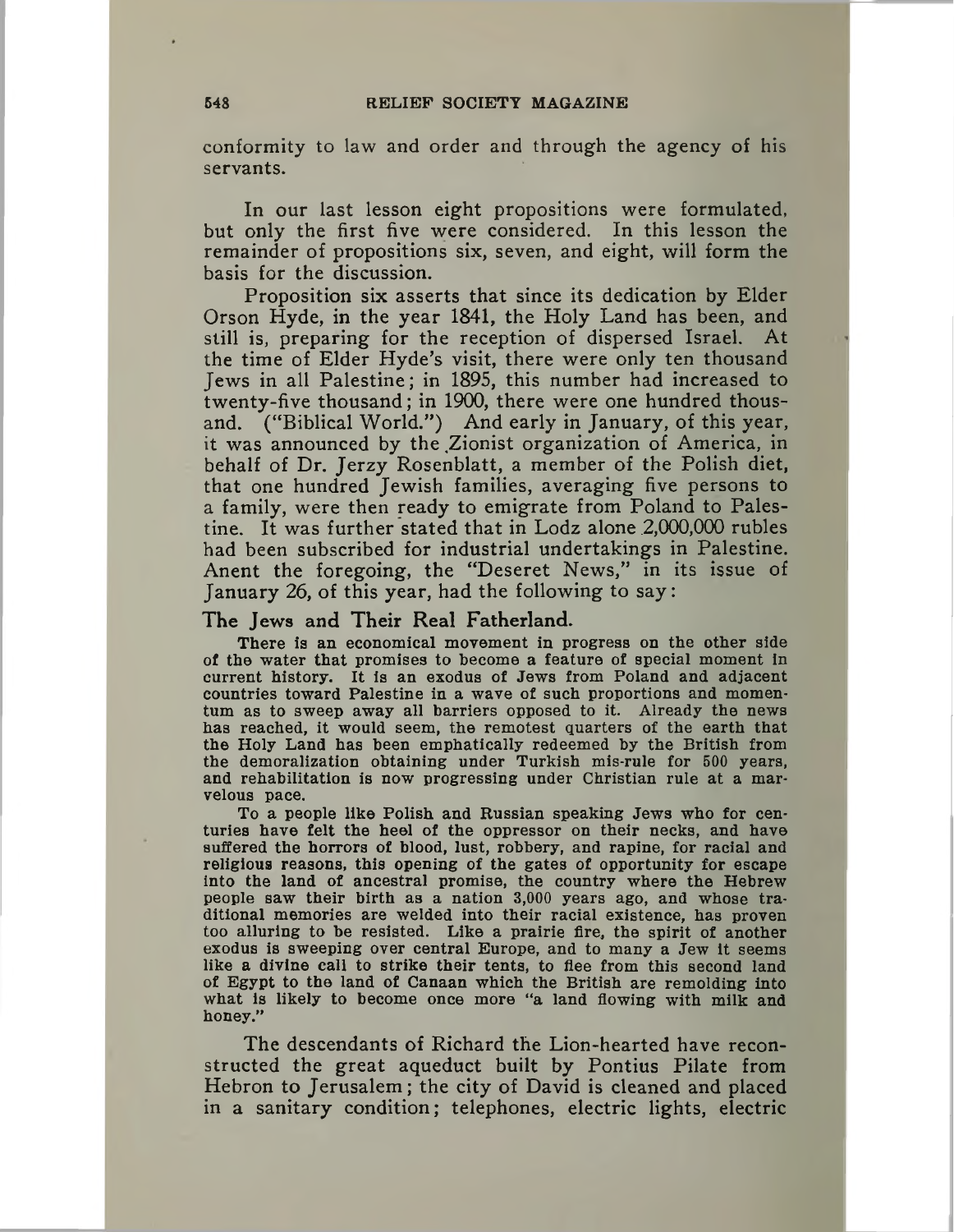cars and other valuable public utilities are being installed, it is proposed to built a conduit from the Mediterranean, under the Jordan valley, divide the foot of the Sea of Tiberias for power purposes, roads are being built, the country ridded of bandits, schools and higher institutions established, agriculture is being taught, industries introduced, freedom of worship guaranteed; and last, but by no means least, an American newspaper man with full publishing equipment and staff of reporters, is said to be en route to Jerusalem to publish the "Jerusalem News," in English, and promising to "print the news and the truth about it." Truly a grand transformation is going on in the Holy Land, a change that will command increasing attention'

While political events have combined in these later years to bring about the political freedom of Palestine and her people, until men's hope runs high in the breast of every son of Judah because of the declaration which the British government has made, promising him to build up a national home for his people in Palestine, other factors, physical in their nature, have been busy redeeming the desert and waste places until today Lebanon has been turned into a fruitful field and a fruitful field is certainly esteemed as a forest, as was forseen by Isaiah. "And in that day should the Book come forth."

Chief among these physical features is the return of the ram and dew as was promised by Elder Hyde in his prayer of dedication The following disinterested testimony in this connection will be interesting:

I see manifest signs and tokens that the Holy Land is preparing for the people, and that the people are preparing for the Holy Land. If I turn to Palestine. I perceive "indications" the most distinct that God is returning to water its desolate places, and clothe its mountains once more with heauty and fragrance. The clouds are again dropping fatness upon its desert places, and many of its wildernesses are beginning to blossom in promise that they shall bloom in due time like the rose. I know not whether you are aware of the fact, but it is one that is fully authenticated, that the "latter rain" returned last year (1853) to Mount Zion—a rain that has been withheld, so far as our information goes, ever since the dispersion of the people. And he who has brought back the "latter rain" in its season, will also give the "former rain" in its season.  $* * * *$ 

There is another fact which, though small in itself, is not a less striking one, the well of Erogel (or Jehoshaphat) (Joe's well), supplies the little stream that waters the once blooming vale of Jehoshaphat. That well, in Israel's balmy days of plenty and of peace, used to overflow every year, and its overflow fed the streams that, diverted into various channels and gathered into reservoirs prepared for the purpose, provided a supply cf water for each season, and so the valley was made to bloom as the garden of the Lord. But on account of the wickedness of the people, the supply of water from that well was long diminished. For centuries the well of Enrogel has, it is supposed,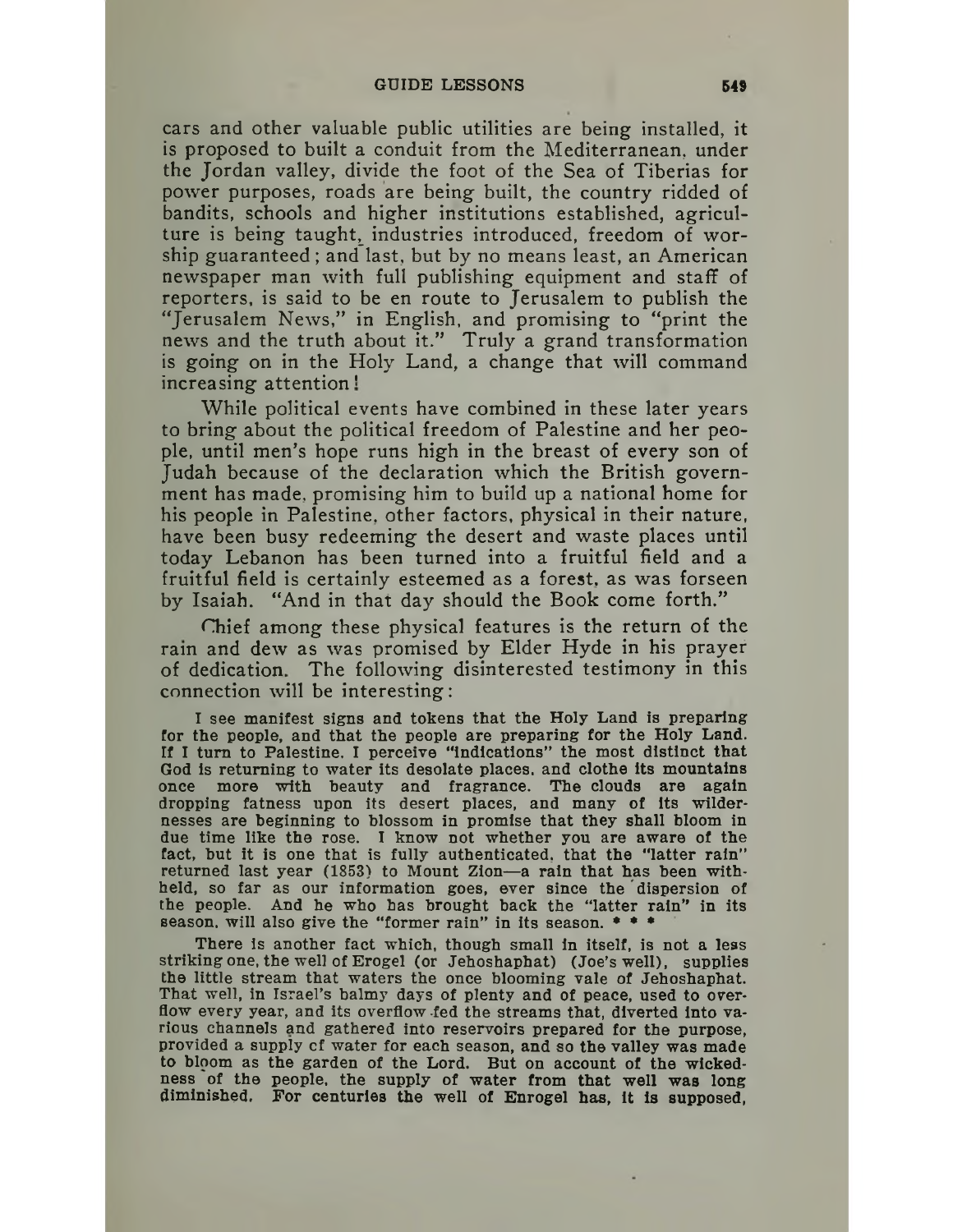overflowed but once in the four or five years; but during the last four years, (1850, or nine years after the dedicatory prayer was offered), since Christianity has been shedding its light on Mount Zion, and the first fruits of Israel have been gathering in, the well has overflowed year by year again. The little stream has trickled along its course annually, with its sweet silvery music; the various reservoirs and tanks have been replenished; and the vale of Jehoshaphat is beginning again to blush with the vine and to wave with the cedar. (Rev. Hugh Stowell, and Hon. Canon of Chester in the "Scottish Presbyterian Magazine," "Millenial Star," Vol. 15, page 788.)

I arrived from India a few days since from the eastern continent. I stopped at Jappa for nearly the whole winter. For my part, I was well pleased with the country of Palestine. It is certainly a land of the most wonderful resources, with a delightful climate producing everything. If properly cultivated, it will produce from two to three crops a year. They have grain, fruits and vegetables all the year round. In fact, I never was in such a country before. I have seen good country in England and America, but none to compare with Palestine. Its fruitfulness is uncommon and the climate is the most delightful. Even in winter I did not see the least sign of frost, and vegetables of every sort were growing in the gardens. It is a fact that the rain and dew were restored recently. In 1853, the "early" and "latter" rains were restored to the astonishment of the natives. (Louis VanBuren in a current periodical, November 14, 1867.)

The British government has made a Jew, Sir Herbert Samuel, high commissioner of Palestine.

We quote from the Boston "Transcript," June 14, 1920: To Reclaim the Holy Land.

Nathan Straus, of New York, Supreme Court Justice Brandeis, and Rabbi S. S. Wise, of New York, are sailing for Europe on the S. S. Lapland, en route to Palestine for a visit of inspection.

London, June 14.—The general principles which will be followed by the new administration in Palestine were announced yesterday by Sir Herbert Samuel, high commissioner for Palestine. Sir Herbert said:

"Complete religious liberty will be maintained in Palestine. Places sacred to the great religions will remain in control of the adherents of those religions. Civilian administration for the country will be established immediately. The higher ranks will consist of British officials of ability and experience. The other ranks will be open to the local population, irrespective of creed. Order will be firmly enforced. The economic development of the country will be actively promoted."

In accordance with the decision of the Allied and associated powers, measures will be adopted to reconstruct the Jewish National Home in Palestine. The yearnings of the Jewish people for two thousand years, of which the modern Zionist movement is the latest expression, will at last be realized. The steps taken to this end will be consistent with the scrupulous respect for the rights of the present non-Jewish inhabitants.

The country has room for a larger population than it now contains, and Palestine, properly provided with roads, railways, harbors, and electric power, with the soil more highly cultivated, the waste lands reclaimed, forests planted and malaria extirpated, with town and village industries encouraged, can maintain a large additional